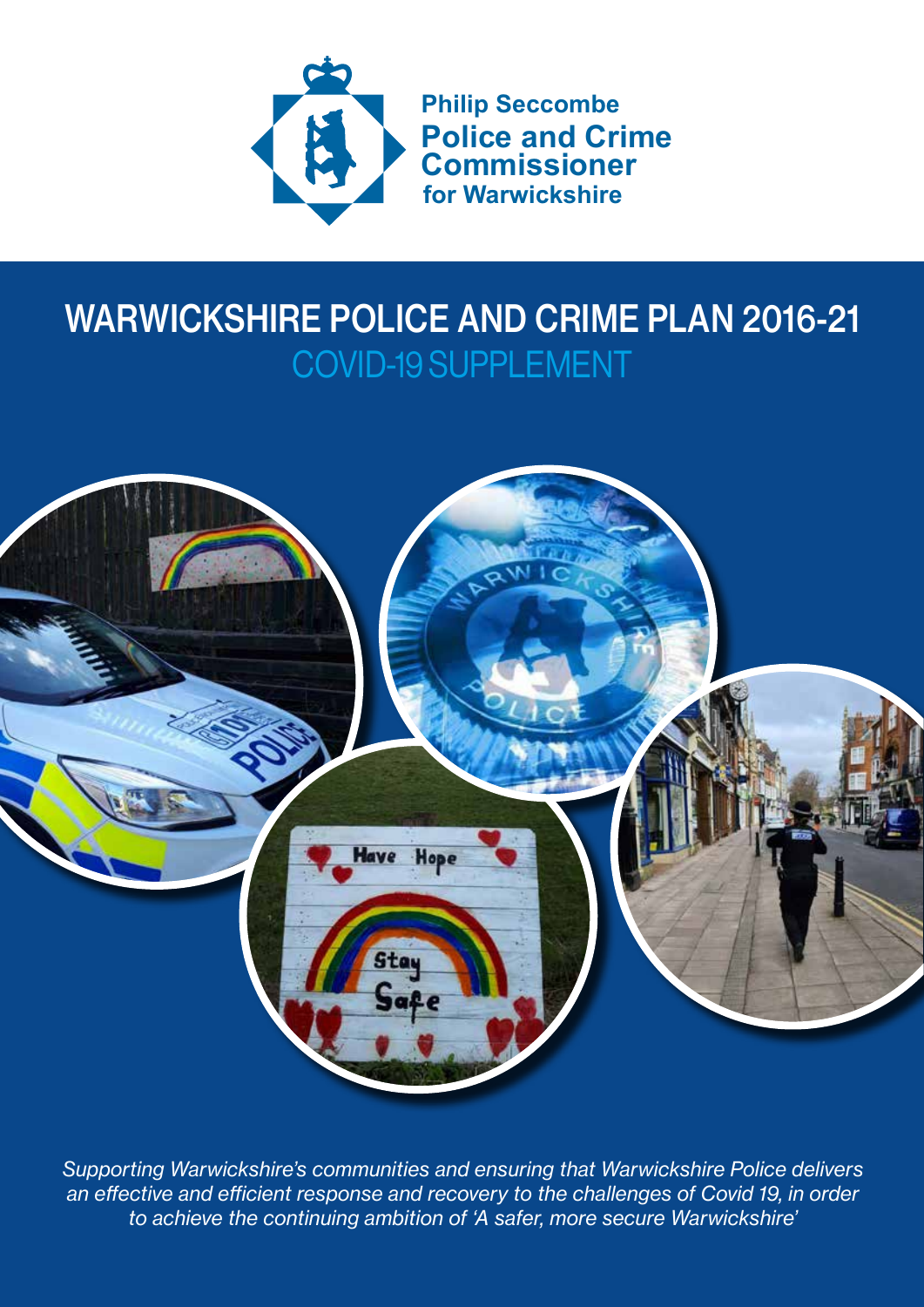### 1. Introduction



The Covid 19 pandemic is surely the widest scale emergency this country has faced in peacetime and that's why absolutely everyone has their part to play in helping to combat it and ensure that our vital services can cope at a time of unprecedented demand.

Warwickshire has always proved itself to be resilient and I am convinced that while there are undoubtedly further difficult times ahead, we will continue to see the strong partnership working that the county is famed for, bringing communities together to help each other throughout these challenging circumstances.

I have every confidence that if everyone plays their part and follows the Government advice, Warwickshire can rise to the challenges that lie ahead, whatever they ultimately may be.

I know this will be a very worrying time for everyone, so I hope the information in this

document will provide some reassurance that all is being done to effectively navigate our way through this emergency.

Ultimately, we all have a responsibility to come together to fight this terrible virus and by following the Government's guidance in full, we can save many thousands of lives and ensure that we can get back to normality much sooner.

Philip Seccombe TD **Police and Crime Commissioner for Warwickshire**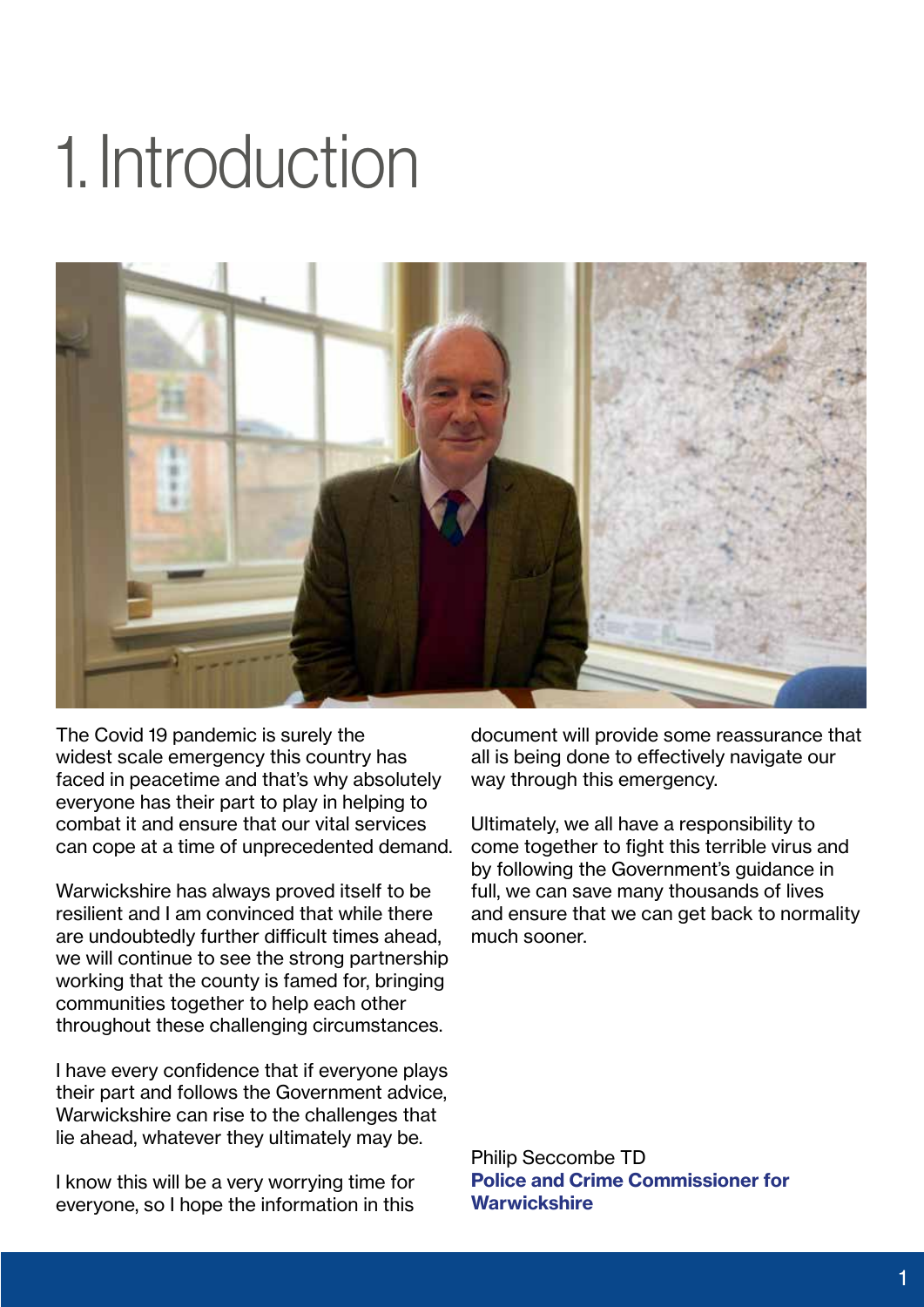# 2. Police and Crime Plan

The role of the Police and Crime Commissioner (PCC) is to be the voice of the people and to hold the police to account. In doing so, the PCC is required to produce a Police and Crime Plan that sets out the priorities and ambitions during the term of office.

The PCC has determined that the four key priorities of the Police and Crime Plan 2016 - 2021 should remain for the foreseeable future during the remaining period of his term of his term, in order to achieve the ambition of 'A safer, more secure Warwickshire'.

They are:-



The existing Police and Crime Plan remains in place unchanged. This supplement is intended to reflect and document the action the Commissioner and his office is taking in response to two unforeseen events: -

- 1. The outbreak of the Covid 19 pandemic that has disrupted all aspects of normal life in almost every country in the world.
- 2. The consequential postponement of the 2020 PCC elections, now scheduled for 2021.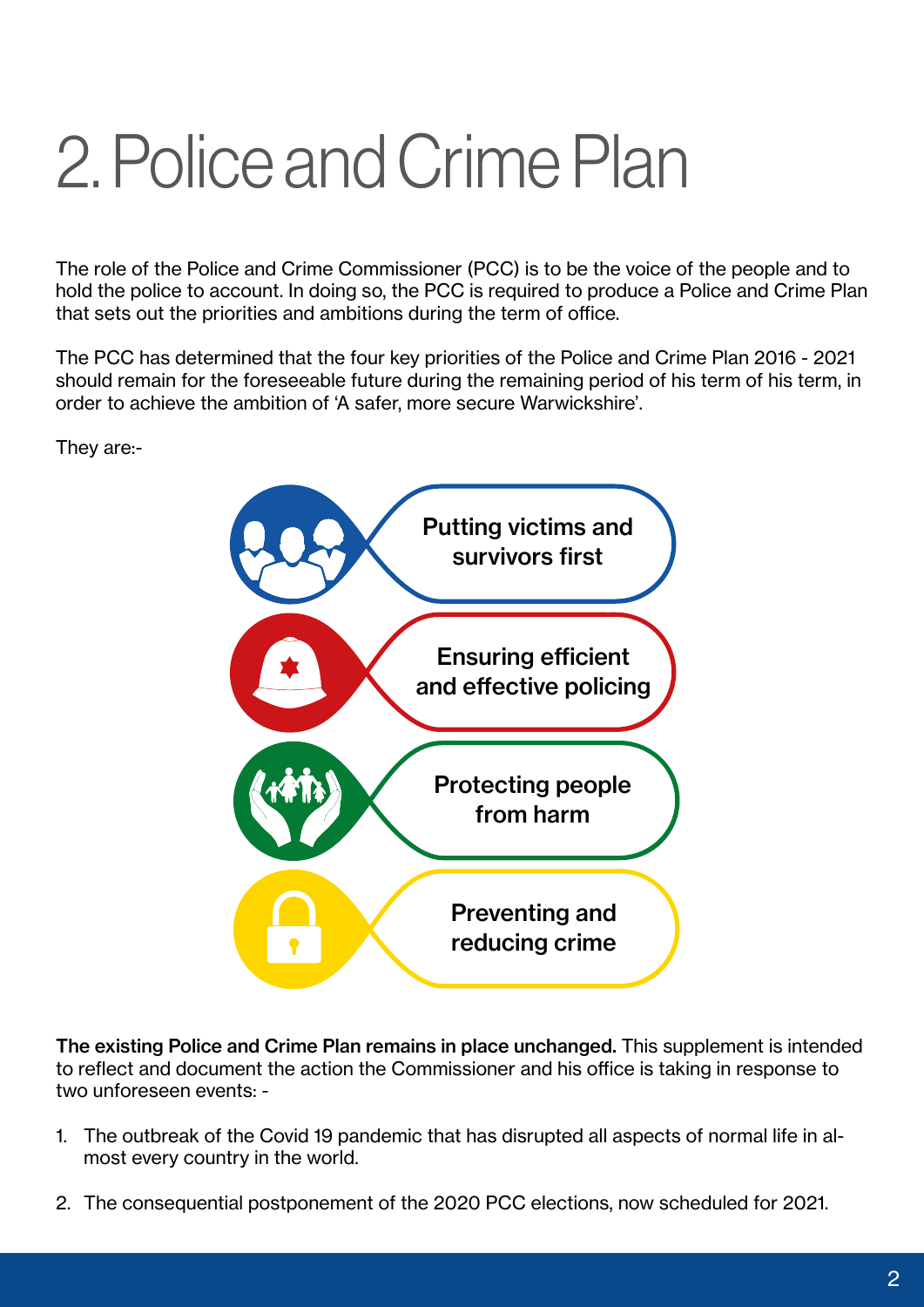### 3. Events

For additional context, the chronology of the keys events are as follows: -

- On the 30th January 2020 the World Health Organisation (WHO) declared the coronavirus outbreak a 'Public Health Emergency of International Concern'.
- On the 3rd March 2020, the UK government introduced the 'Coronavirus (Covid 19) Action Plan for the UK'. The strategy is principally driven by the Scientific Advisory Group for Emergencies (SAGE) and provides a framework for the UK's response to the crisis.
- On the 5th March 2020 Warwickshire Police's Deputy Chief Constable Richard Moore declared a major incident in respect of Covid 19.
- On the 10th March 2020 the WHO announced that Covid 19 was characterised as a pandemic.
- On the 20th March 2020 the

Warwickshire Local Resilience Forum (LRF) declared a major incident in respect of Covid 19.

- On the 23rd March 2020, the UK government announced restrictions aimed at reducing the spread of Covid 19.
- On the 25th March 2020 the 'Coronavirus Act 2020' received Royal assent. The Act broadly continues and supplements measures within the Health Protection (Coronavirus) Regulations 2020.
- The Act introduced legal powers for the police to enforce the government's restrictions, so as to help prevent significant further transmission of the virus.
- The Act delayed local and PCC elections that were due to take place on the 7th May 2020 and rescheduled them to May 2021.

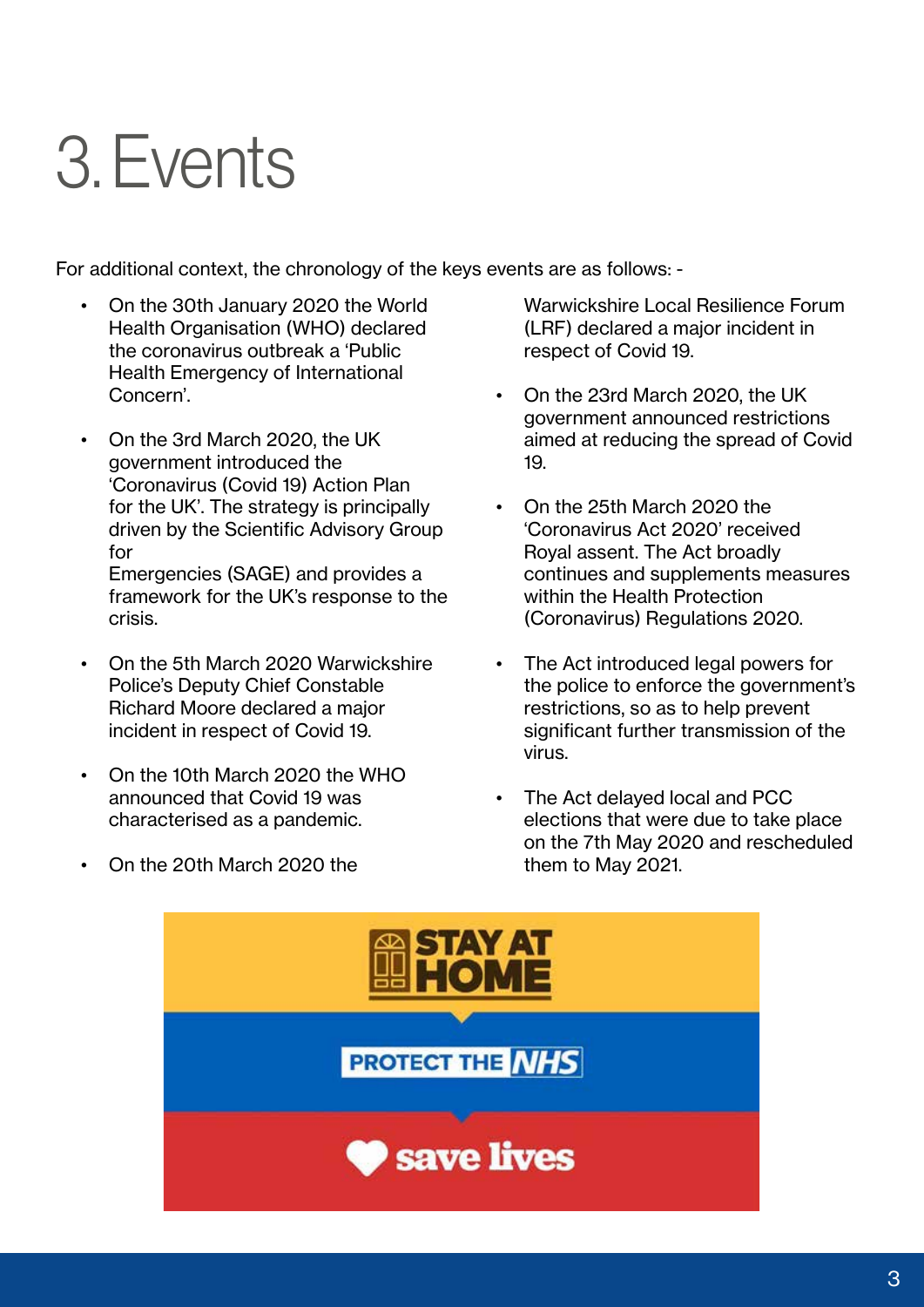### 4. Risks

It should be remembered that this Covid 19 is principally a public health emergency, it is not a policing crisis. Nonetheless, Covid 19 presents many challenges to the delivery of the priorities and ambitions of the Police and Crime Plan. The key risks are perceived to be: -

### **Putting Victims and Survivors First**

- Covid 19 will undoubtedly disrupt the criminal justice system. Contingency plans are essential to minimise the impact on victims of crime and to continue to support them through the criminal justice process.
- Social distancing will lead to changes in the way in custody procedures are conducted to ensure the safety of the staff and those held in detention.
- There will be challenges to the transportation of prisoners held by the Prison Service and the management of offenders by the Probation Service, both requiring new and innovative ways of partnership working to ensure the administration of justice.
- The system must therefore work together to prioritise supporting vulnerable individuals and preventing reoffending.

### **Ensuring an Effective and Efficient Police Service**

The impact of Covid 19 may potentially reduce the numbers of police officers and staff. However, it should be recognised that Warwickshire Police have recruited significant numbers of officers during the last two years so that the force establishment is now at the highest level for over a decade, providing a very strong starting position.

- Police officers and front line police staff are at potentially increased risk of contracting Covid 19 through their interaction with the public and where also it is necessary to work in proximity to one another. New ways of working will be required to provide social distancing in the workplace.
- Warwickshire Police will need to procure sufficient appropriate Personal Protective Equipment (PPE) for the protection and health of the workforce and to reduce the potential for transmission of infection to the public.
- Additional costs for policing will arise through responding to the Covid 19 emergency, although there may also be consequential savings in 'business as usual' areas of operation.
- Inefficiencies may arise in responding to the Covid 19 emergency.
- Increased public disquiet and concern may arise regarding the implementation of the Covid 19 legislation, in respect of business closures and the restrictions on movement.

#### **Prevent and Detect Crime**

The nature of policing and crime will inevitably shift and change in the response to, and recovery from, the Covid 19 emergency.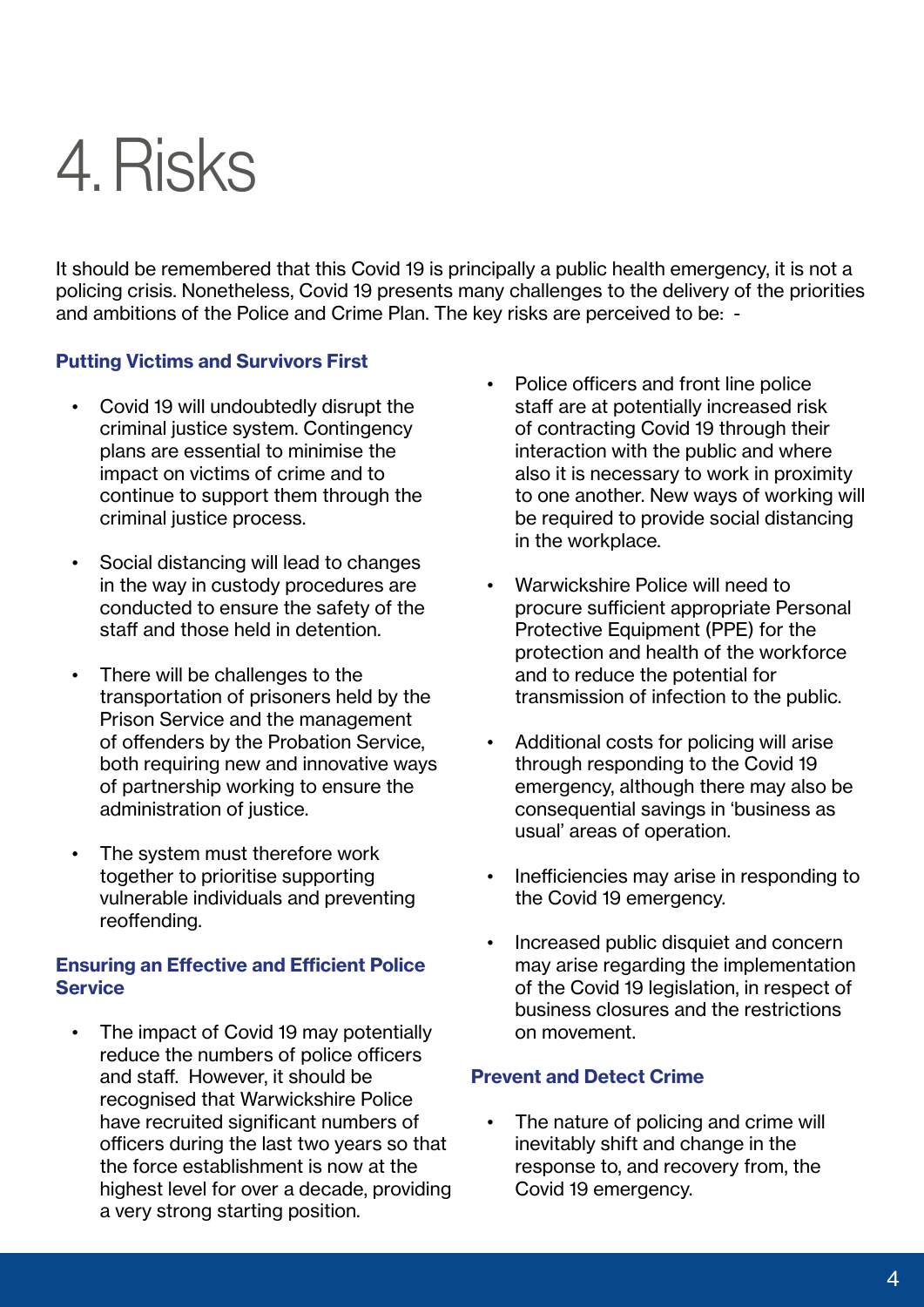- The demand profile for policing will change where certain crime types and demands will decrease and others increase.
- Community tensions and public order may increase through the restrictions on movement and the potential shortages of staple goods in stores.
- Financial pressures arising from job losses and reduced income may create societal tensions and increased acquisitive crime.
- Online fraud and cyber-crime is likely to rise with the increased use of the internet due to social distancing and self-isolation.

### **Protecting People from Harm**

- Domestic abuse is anticipated to rise through tensions and stresses created due to the restrictions on movement, an increased consumption of drugs and alcohol, financial implications and compounded by the reduced access to support and counselling services.
- Mental health is anticipated to deteriorate through social-distancing and self-isolation and through the reduced provision of mental health services.
- A reduction in supply of drugs could lead to an increase in demand from services and the increased use of more harmful synthetic alternatives.
- People living with addictions are often very vulnerable and have significant health issues.
- Young people will be away from school for a long period. The further reduction in youth service and community group provision will mean there will be less

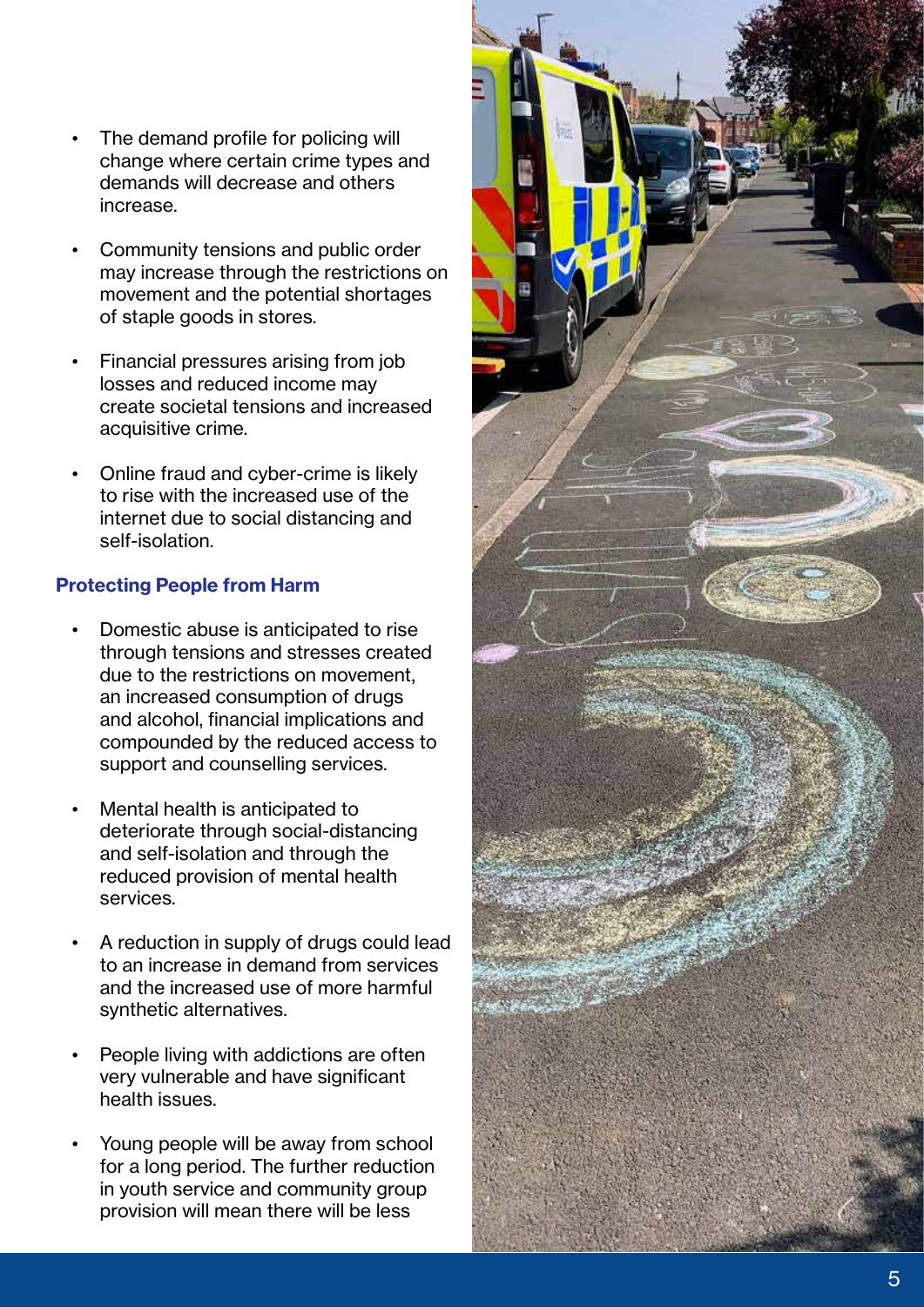# 4. Risks (cont.)

diversionary activities available to reduce the risk of children being drawn into crime.

- Children at home may be online more and vulnerable to grooming and sexual exploitation.
- Homeless people may be increasingly vulnerable and at greater risk of infection and transmission.
- The impact on the provision of public and third sector support services could see community support groups and networks weaken.
- Hate crimes against certain communities may increase.

### **PCC and OPCC**

- Disruption to the PCC effectively fulfilling his statutory responsibilities.
- Disruption to the OPCC's business as usual activities and functions, including public contact.
- Disruption to force finances, receipts and cash flow.
- The requirement for additional financial support for commissioned services and grant recipients.
- Disruption to the operation and delivery of the PCC commissioned services.
- Disruption to the post holder and operations of 'In Principal' grant recipients.
- Disruption to the operation and delivery of the PCC grant recipients.
- Inability of the Independent Custody Visitor scheme to safely and effectively function.
- The inability of the PCC's Communication and Engagement Strategy to be delivered as anticipated.
- Disruption to the statutory obligations under the provisions of the Police Reform Act 2002 and the Policing and Crime Act 2017, in respect of the assessment, recording and management of public complaint reviews.

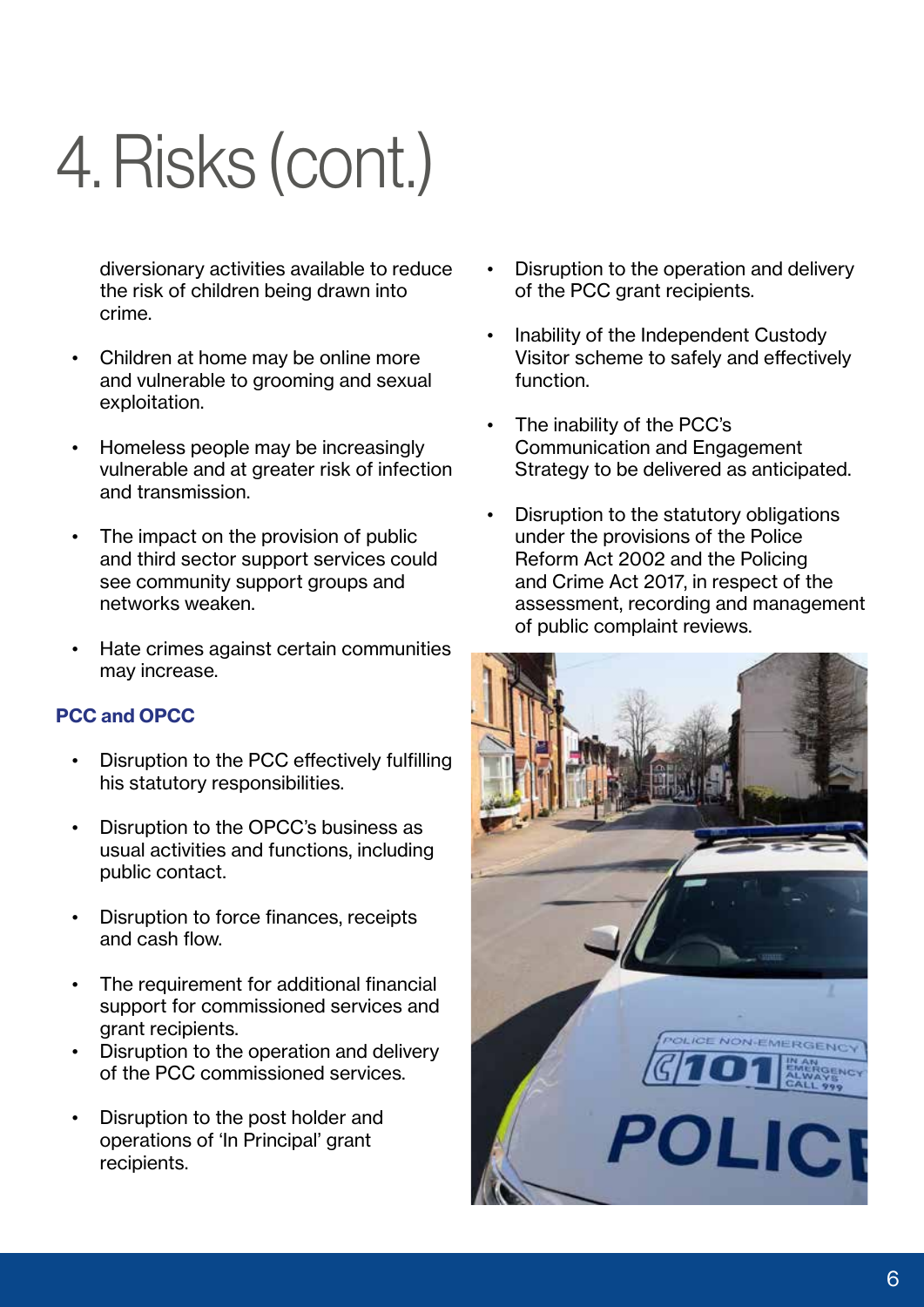### 5. Priorities

As a consequence of the Covid 19 public health emergency, it is clear that business as usual cannot continue and that there are foreseeable risks to the delivery of the Police and Crime Plan.

Prioritisation is therefore required to appropriately and proportionally manage these challenges. The mechanism by which the ambitions of the Plan will continue to be achieved is through focusing on maintaining the PCC's statutory duties under the Police Reform and Social Responsibility Act 2011, most notably: -

- 1. Secure an effective and efficient police service for their area.
- 2. Hold the Chief Constable to account for the running the force.
- 3. Maintaining community safety by bringing together partners and stakeholders to make sure local priorities are both coherent and coordinated.
- 4. These three statutory responsibilities will be underpinned by ensuring the Office of the Police and Crime Commissioner (OPCC) will do all that it can to ensure an effective response in the police and crime landscape to the many challenges that Covid 19 presents.

A delivery plan has been created to capture and track the progress of the effectiveness of the OPCC response to the challenges of the Covid 19 emergency and it is contained in a separate appendix.

### **Secure an efficient and effective police service**

The following governance arrangements and command structure have been initiated by the PCC, Warwickshire Police, and partner agencies to manage the risks and challenges in



response to the Covid 19 emergency: -

- It is understood that government funding maybe made available to PCCs to cover the policing response to COVID-19. The OPCC and Warwickshire Police are capturing additional spend on all activity specifically related to Covid 19, in order to claim for government funding and minimise the direct impact on Warwickshire's council tax payers.
- The Coventry, Solihull and Warwickshire (CWS) Resilience Team are engaged in the Covid 19 response, bringing together a number of frontline responders and other agencies with a significant role to play in managing and recovering from the effect of the emergency.
- A joint multi-agency Strategic Coordinating Group (SCG) has been formed between Warwickshire and the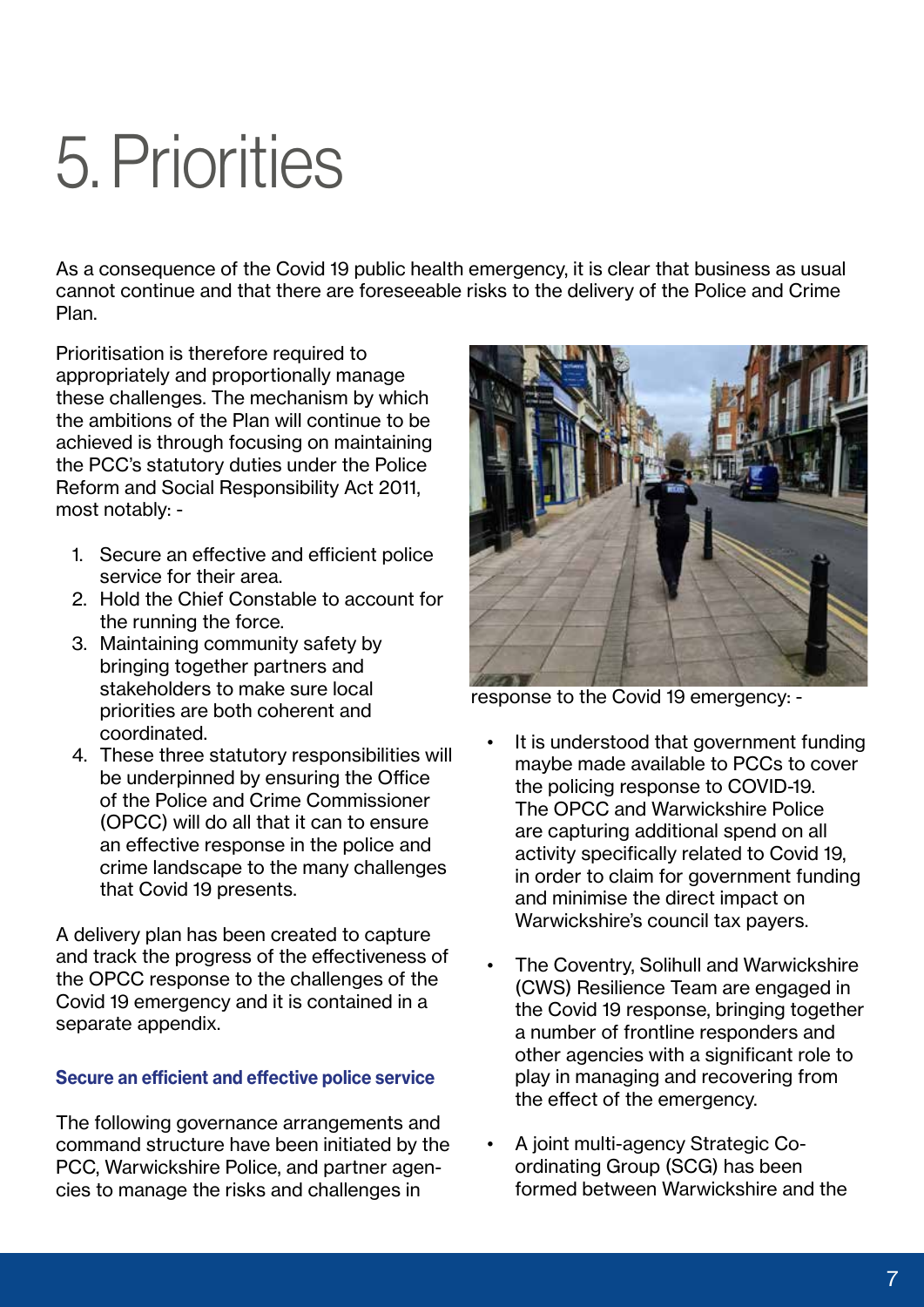## 5. Priorities (cont.)

West Midlands conurbation to bring together the key agencies to lead the regional response to the national emergency and develop multi-agency emergency plans to mitigate the impact of the Covid 19 outbreak in the communities. Although not a member of the SCG, the OPCC Chief Executive Officer is apprised of the content of these meetings.

- A joint multi-agency Tactical Coordinating Group (TCG) has also been formed to drive activity on behalf of the SCG.
- Warwickshire Police has put in place a Gold, Silver and Bronze Command structure to provide strategic, tactical and operational coordination and leadership to orchestrate the force's response to Covid 19.
- Warwickshire Police's Gold Strategy for the force's response to the Covid 19 major incident is to: - 'Ensure the resilience of services to our communities and support to our partners during the Corona Virus (Covid 19) outbreak and response, whilst maintaining the health and well-being of Warwickshire Police's workforce.'
- A Workforce Protection Group has been established with both the Police Federation and UNISON to address the risks that Covid 19 presents to the workforce and mitigate the risk of transmission of infection to the public.
- The Covid 19 specific arrangements made by Warwickshire Police include: -
	- 1. A daily meeting between the Gold

and Silver Commander.

- 2. A weekly Gold meeting chaired by the Gold Commander with all of the force senior management. The OPCC is represented by the Chief Executive.
- 3. A weekly Silver meeting between the Silver Commander and all of the force's business leads. The OPCC is represented by the Development and Performance Lead for Performance.
- 4. A daily conference call between the Silver Commander and the force's Superintendents in order to provide a collective operational perspective.
- 5. Establishment of a Covid 19 Planning Team to orchestrate, manage and anticipate the additional demands placed on the force due to Covid 19. The team has also incorporated OPCC resources to provide additional capacity and support.
- 6. Establishment of a CATO (Coordination and Tasking Office) to monitor intelligence, demand, resources and to task activity. The CATO also provides a daily situation report.
- 7. A table top exercise has been held to assess the potential impact on service delivery of various scenarios and the mitigating actions necessary.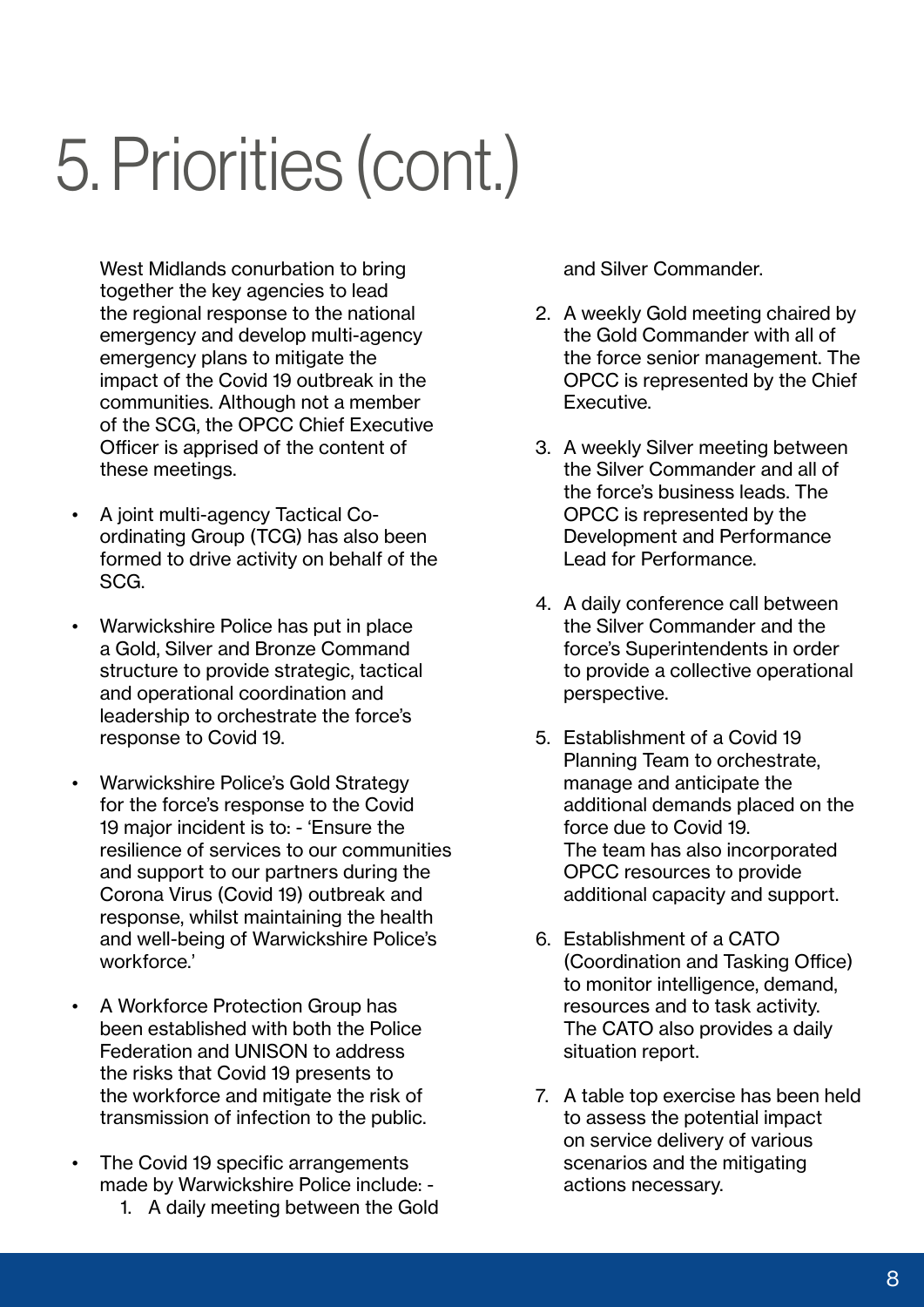- The PCC receives regular updates from the OPCC staff attending these meetings and supporting the force.
- The PCC also holds formal weekly meetings with the chief constable and maintains regular dialogue with the senior officers.

### **Holding to account**

There is a both a government and public expectation that arrangements for PCCs to both support and hold to account the chief constables to account on behalf of their communities will continue through Covid 19. The PCC will ensure that this important democratic function continues, but in such a manner that the demands it places on the chief constable and force does not distract them from their primary responsibilities to safeguard public safety.



In terms of decision making on operational matters and resources issues, there is already in place a 'Joint Corporate Governance Framework' which describes how the PCC and CC conduct business efficiently, including decision-making, both jointly and separately. It sets out rules around who is legally able, or delegated, to make what kinds of decisions, depending on whether they are PCC or CC decisions, their significance and financial value.

### *Expectations*

The PCC expects Warwickshire Police to flex and adapt its resources and ways of working to respond effectively to the challenges it will face. This will include: -

- To uphold and actively demonstrate the force's vision and values.
- Protect the health and wellbeing of the workforce, to include: -
	- Providing support for those selfisolating, or who are ill.
	- Enabling social distancing in the workplace.
	- Provision of appropriate Personal Protective Equipment, and guidance for its usage.
	- Ensuring proportionate approaches to risk management in operational processes.
	- Provide testing for Covid 19 infection.
	- Provide support for bereaved officers and staff.
	- Arrangements in place to deal with death in service.
- Legitimate, ethical and proportionate implementation of the Covid 19 legislation.
- Activation of departmental business continuity plans to maintain critical functions.
- That regional specialist capabilities, such as the Regional Organised Crime Unit and Counter Terrorism Unit and the Police Educational Qualification Framework remains effective.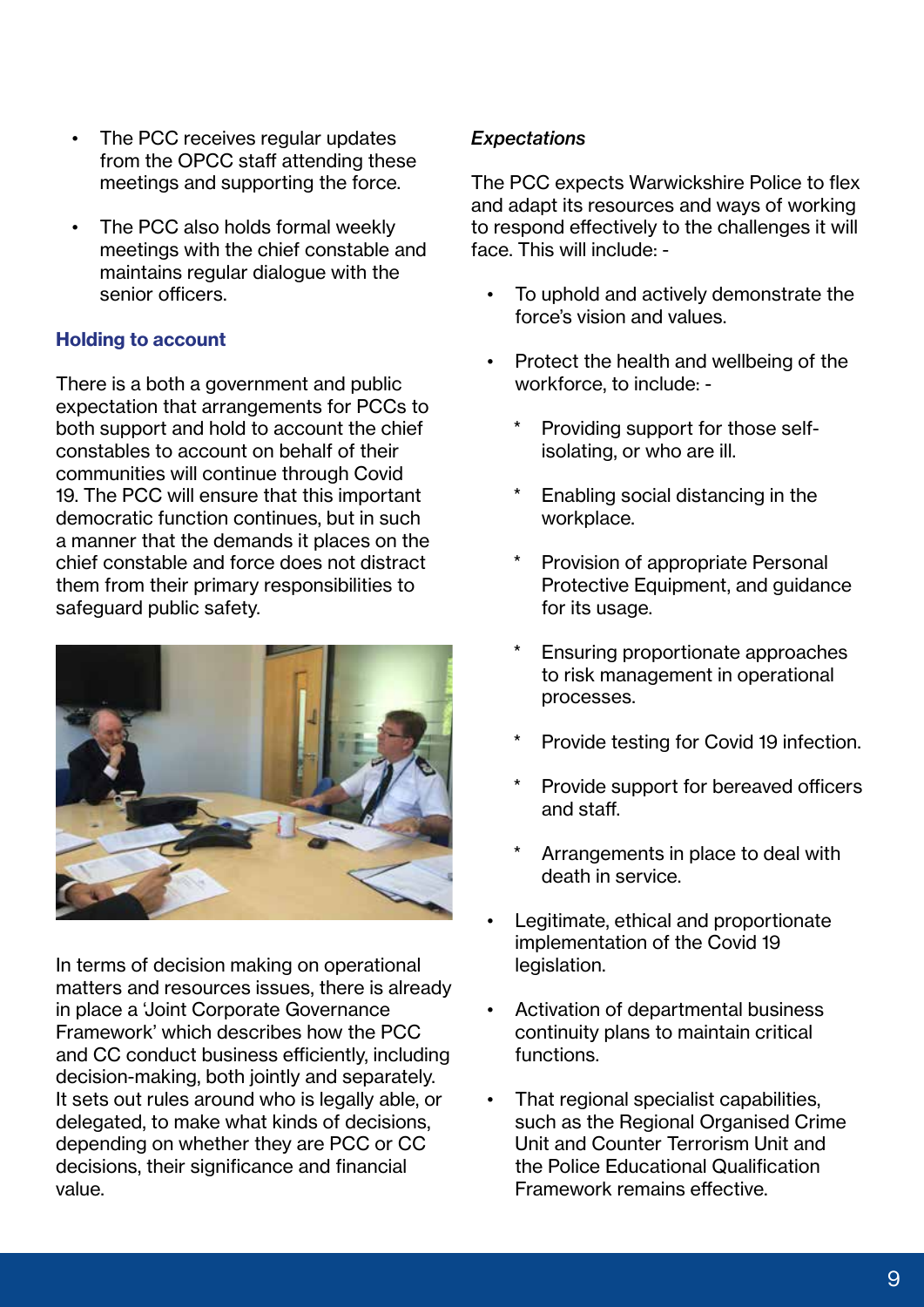# 5. Priorities (cont.)

- Prioritisation of services, reflecting that resources will need to be allocated to the greatest risks, threat and harm.
- Create new capabilities and ways of working to manage the new circumstances and changing demand.
- Redeployment of staff to critical functions.
- Effective deployment of the Special Constabulary.
- Effective deployment of PCSOs.
- Provide an effective and safe approach to support community volunteering.
- Prioritisation of training and development of the workforce.
- Plan to return to normality.
- Capture and analyses the learning from the crisis to inform the Evolve 2 change programme and deliver new ways of working to improve the efficacy and efficiency of the force going forward.
- Financial plans to be updated.

### *Performance Accountability Meeting*

The PCC will maintain a proportionate and effective "holding to account" function to assist in fulfilling this statutory responsibility, so the public can understand the decisions and actions that the force is taking with partners. This will primarily be through the monthly formal Performance Accountability Meeting (PAM) and the OPCC will use information from a diverse range of sources with which to effectively do so, focusing on

those areas of significant public interest and concern.

The PCC and OPCC Chief Executive are active participants in the weekly stakeholder's telephone conference with representation from senior officials at Warwickshire County Council, the county's members of parliament and elected councillors. This forum provides a mechanism for democratic representation in the Covid 19 response by Warwickshire Police and partner agencies.

### *Independent Custody Visitors*

An Independent Custody Visiting (ICV) scheme forms part of the PCC's assurance arrangements. This is a statutory scheme involving volunteer members of the local community who visit police stations to assess treatment and welfare of those held in police custody. Custody comprises of a particularly challenging environment to manage the risks of the Covid 19 emergency due to the nature of the facilities and functions, as such the work of the ICV is now considered to be even more important than ever.

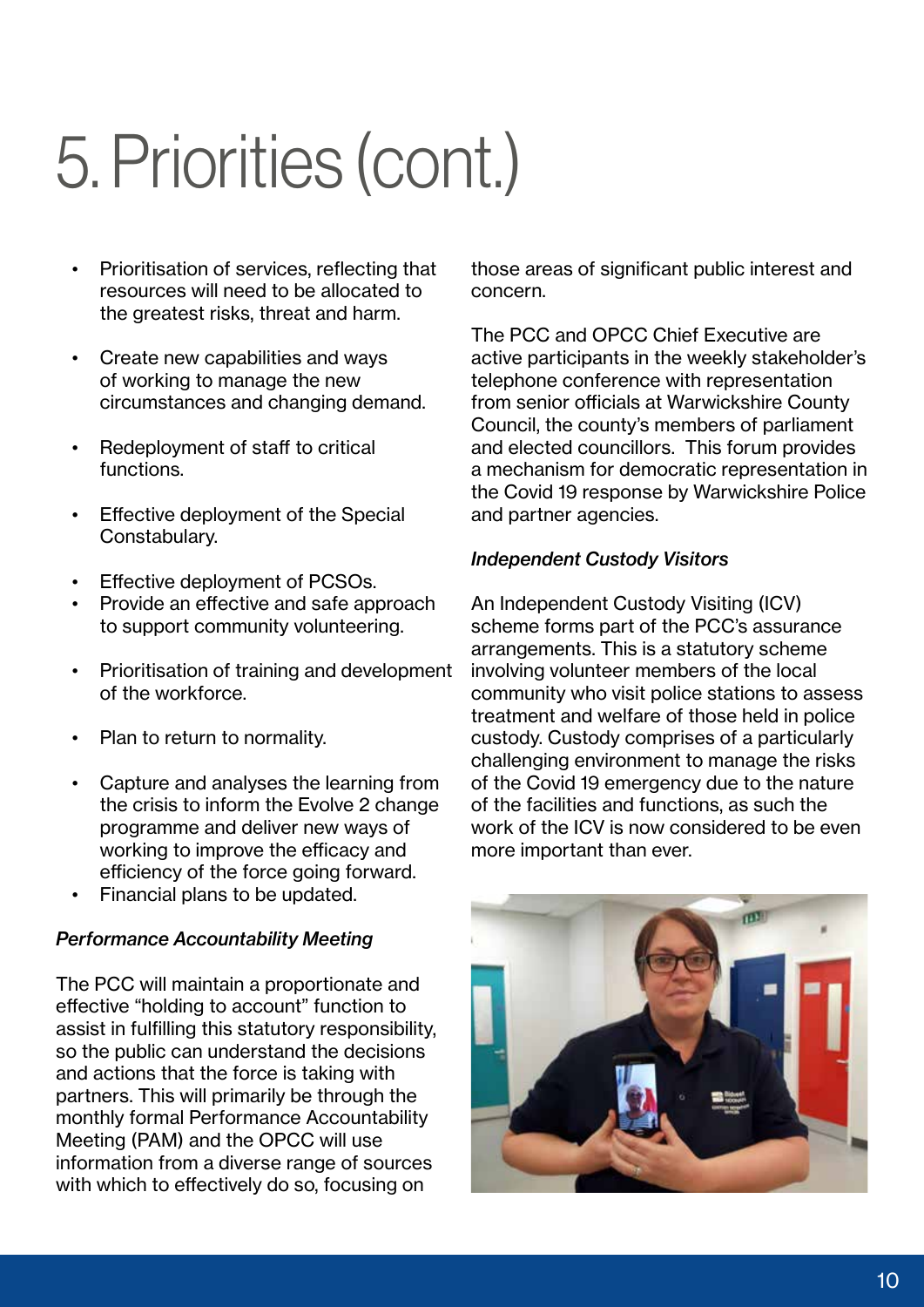In response to these Covid 19 challenges, a new and flexible way of working has been introduced to enable this important function to continue, whilst preserving the health and safety of the ICVs, through the use of video conferencing (pictured above) on mobile phones to provide 'virtual' visits by the ICVs to the county's two custody centres at Nuneaton and Leamington Spa. In addition, to allow for further scrutiny, we have provided opportunities for the ICVs to have their questions answered by the Chief Inspector responsible for these custody facilities.

### *Warwickshire Joint Audit and Standards Committee*

The Warwickshire Joint Audit and Standards Committee (JASC) continues to function in its scrutiny of force governance. The JASC receives regular reports on policy and procedure, decision making, leadership, culture, people, performance and conduct. This also includes update reports on the progress made in addressing any significant issues that have been identified.

### **Community Safety**

The Police Reform and Social Responsibility Act 2011 places a statutory responsibility on the PCC to bring together community safety and criminal justice partners, to make sure local priorities are joined up. It also places a reciprocal duty on partners to cooperate. Community Safety Partnerships.

The legislation provides the PCC with the authority to call the responsible authorities from Warwickshire's four Community Safety Partnerships (CSPs) to come together to discuss issues affecting the whole police area and to make sure priorities are joined up. The PCC provides funding to enable each of the CSPs to meet their priorities and support the delivery of Police and Crime Plan priorities and the CSPs provide updates on how the funding is being used and to what effect.

#### *Commissioned Services*

The PCC has commissioned services in Warwickshire using funding from the Ministry of Justice and the police and crime budget, namely: -

- General Victim Cope and Recovery Services: - Victim Support.
- Domestic Abuse Support Services: - Refuge (Co-commissioned with Warwickshire County Council)
- Sexual Abuse and Violence (SAV) Recovery Service: - Collaborative service provided by RoSA (Rape or Sexual Abuse Support) and Barnardo's.
- Child Sexual Exploitation (CSE) Recovery Service: - Collaborative service provided by RoSA and Barnardo's.

Adult Substance Misuse Services for Criminal Justice Service Users:- Change Grow Live (CGL).

• Children and Young People Substance Misuse Services CJ Service Users: - Compass.

Regular discussions with service providers and co-commissioners are taking place to stay abreast of the situation and its impact on services. The OPCC are ensuring that the PCC commissioned services continue to operate and support vulnerable people during Covid 19, utilising their existing funding differently and allowing them to adapt their service provision to best suit the needs of the victims. Support for victims of crime has moved to online and telephone, until such time as face to face contact can resume.

The OPCC will continue to monitor the trends and impact on victims and will identify gaps in any commissioned services and service provision caused through the Covid 19 emergency.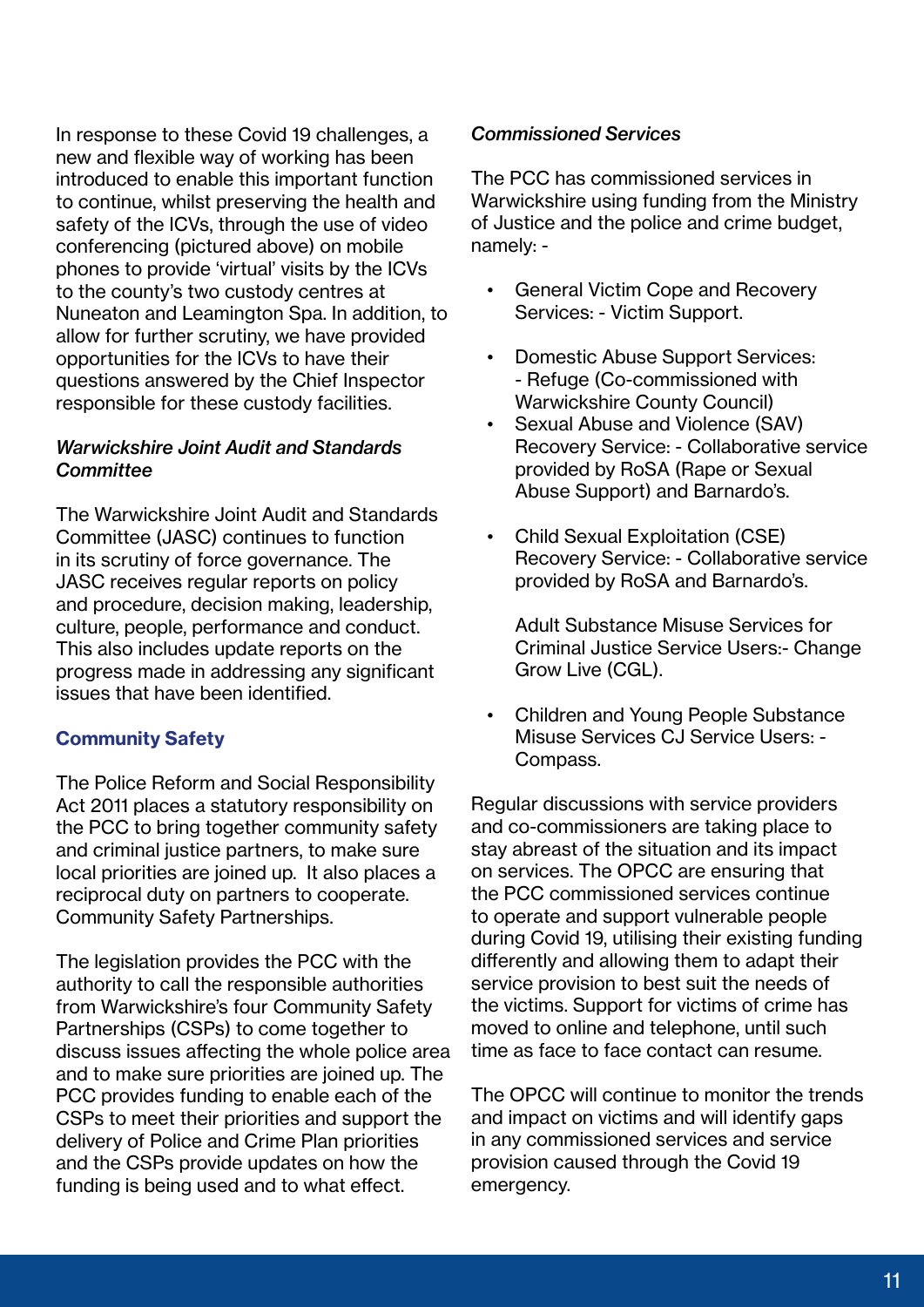# 5. Priorities (cont.)

### *Funded Posts*

A similar programme of contact and assurance to that of the commissioned services exists in respect of the PCC 'in principal' grants, which are awarded to key stakeholders in support of the objectives of the Police and Crime Plan, namely:-

- Cyber Crime Advisors 2 posts.
- Rural Crime Coordinators 2 posts.
- Business Crime Coordinator 1 post.
- PREVENT Counter Terrorism 1 post.
- Cyber Trading Standards Officers 2 posts.
- Community Safety Partnership Analysts - 1.5 posts.
- Domestic Abuse Administrator National Probation Service - 1 post.

The OPCC has confirmed that each of these posts are continuing to deliver against expectations during the Covid 19 emergency.

### *Grant Recipients*

Significant sums of funding is provided through the annual PCC Grant Scheme for numerous projects and initiatives in support of the objectives of the Police and Crime Plan. The OPCC has made contact with each grant recipient to ensure that the funding to be provided during the financial year 2020/21 will be spent in line with their application, thereby ensuring that the public money allocated will be spent as expected and provide value for money. A number of these projects involve

diversionary activity and much of the planned activity will no longer be possible due to the necessity for social distancing during the crisis, however they are expected to deliver later in the year when the Covid 19 restrictions have been lifted.

The PCC is also identifying where additional funding may be required for community safety projects and services, in order to mitigate against the pressures and challenges faced during the Covid 19 emergency. The PCC remains committed to partnership working, with a recognition that services may have to be delivered differently. The expectation is that organisations and projects adapt their approach so that services can continue to be delivered, safely.

### *Criminal Justice*

The Warwickshire Criminal Justice Board is made up of those key partner agencies who work in the criminal justice system and has been has been significantly impacted by the Covid 19 emergency.

On the 21st April 2020 the PCC chaired a telephone conference of the LCJB to assess the impact of Covid 19 on the business continuity arrangements across our criminal justice agencies. It is clear that partnership working across the criminal justice system will be key to mitigating its effects and providing a successful transition to recovery.

The potential early release of prisoners will impact on communities and policing and the PCC will ensure that our partnership structures in Warwickshire appropriately respond.